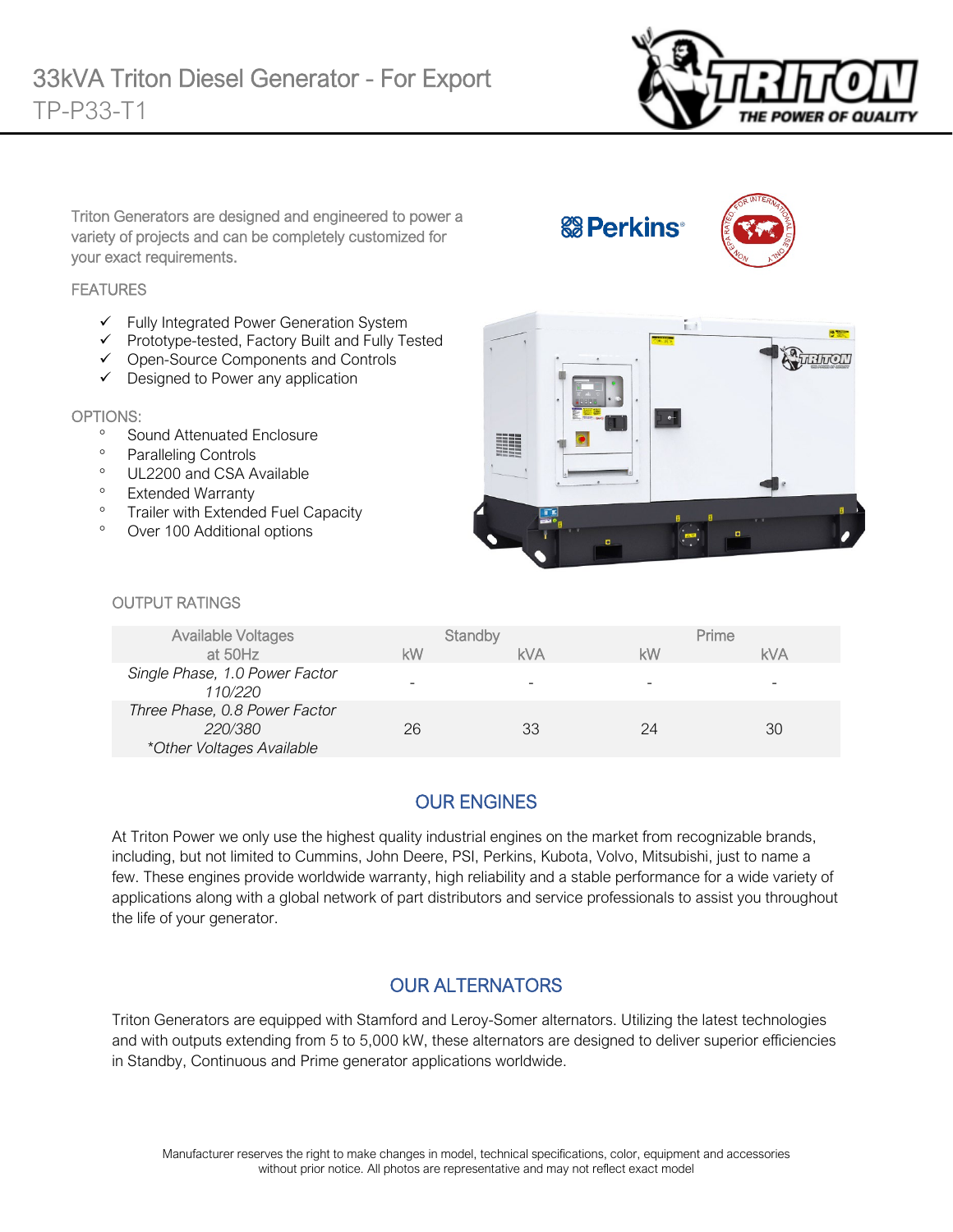

### ENGINE INFORMATION

| Engine Make                      | Perkins             |
|----------------------------------|---------------------|
| Model                            | 1103A-33G           |
| <b>Tier Rating</b>               | Non Rated           |
| Engine Speed (RPM)               | 1500                |
| Engine Power Output at rated RPM | 30.4 kWm / 40.8 HP  |
| Cooling                          | <b>Water Cooled</b> |
| Aspiration                       | Natural             |
| Total Displacement (Liter)       | 3.3                 |
| No. of Cylinders and Build       | 3 vertical in-line  |
| Bore and Stroke(mm)              | 105 x 127           |
| <b>Compression Ratio</b>         | 19.25:1             |
| Governor                         | Mechanical          |
| Fuel Consumption (L/hr)          |                     |
| <b>Full Load</b>                 | 7.1                 |
| 75% Load                         | 5.4                 |
| 50% Load                         | 3.9                 |
| Oil Capacity (Liter)             | 8.31                |
| Coolant Capacity (Liter)         | 10.2                |

## ALTERNATOR INFORMATION

| Manufacturer                          | Leroy Somer or Stamford                                         |
|---------------------------------------|-----------------------------------------------------------------|
| Design                                | Brushless single bearing, revolving field                       |
| Stator                                | $2/3$ pitch                                                     |
| Rotor                                 | Single bearing, flexible disc                                   |
| <b>Insulation System</b>              | Class H                                                         |
| <b>Standard Temperature Rise</b>      | 125-163°C Continuous                                            |
| Exciter Type                          | Self Excited                                                    |
| <b>Phase Rotation</b>                 | A(U), B(V), C(W)                                                |
| <b>Alternator Cooling</b>             | Direct drive centrifugal blower fan                             |
| AC Waveform Total Harmonic Distortion | No load < $1.5\%$ . Non distorting balanced linear load < $5\%$ |
| Telephone Influence Factor (TIF)      | <50 per NEMA MG1-22.43                                          |
| Telephone Harmonic Factor (THF)       | $<$ 2%                                                          |
|                                       |                                                                 |

# DEEP SEA DIGITAL CONTROLLER

- ° Adaptable for a wide variety of single gen-set applications, supporting diesel, gas and petrol engines.
- ° Monitors engine speed, oil pressure, coolant temperature, frequency, voltage, current, power and fuel level, giving you comprehensive engine and alternator protection.
- ° Easy USB configuration via the DSE PC Suite or directly through the controller's panel.
- ° Standard units include models DSE4520 or DSE4510. Additional models for AutoStart (DSE73XX and DSE74XX Series) and Synchronization (DSE86XX Series) available upon request on customized equipment.

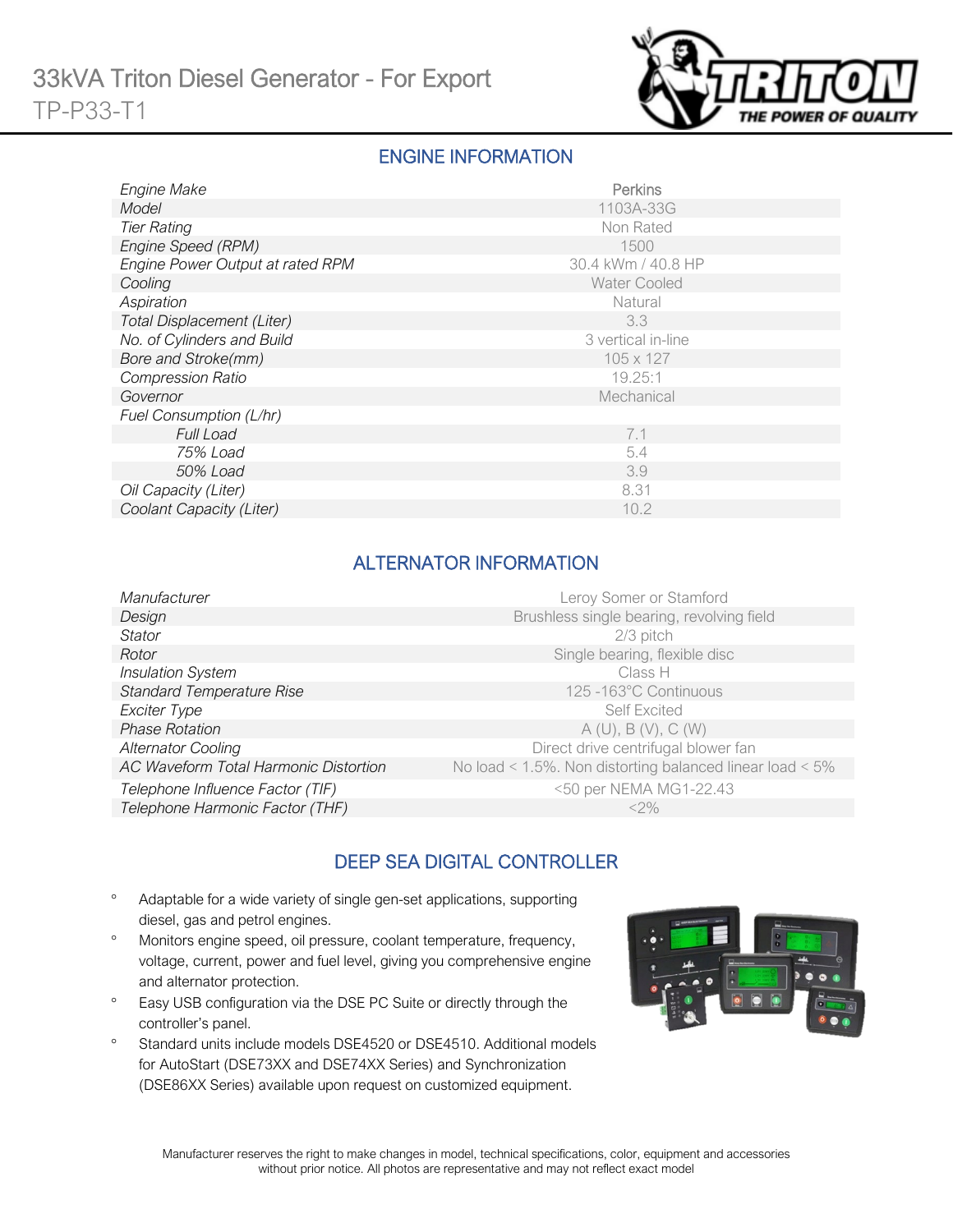

# STANDARD ITEMS

- Engine System:
	- o Oil Drain Extension
	- o Air Cleaner
	- o Critical Exhaust Silencer (Enclosed Versions)
	- o Expanded Metal Safety Guards
- Fuel System
	- o Primary Fuel Filter
	- o Fuel Lock-off
		- o Flexible Fuel Lines
	- Cooling System
		- o Factory Installed Radiator<br>
		o 50/50 Ethylene glycol antif
		- 50/50 Ethylene glycol antifreeze
		- o Radiator Drain Extension
- Electrical System
	- o Unit Mounted Mainline Circuit Breaker
	- o Battery Charging Alternator
	- o Battery Tray and Cables
	- o Emergency Stop Switch
- Generator Set
	- o Mounted on Heavy Duty Steel Base Frame
	- o Anti-Vibration Pads between Engine/Alternator and Frame
	- o Full Factory Load Bank Testing
	- o Sub-Base Lifting Points
- $\checkmark$  Alternator
	- o Single and Three Phase
	- o 12 Lead Stamford or Leroy-Somer
- $\checkmark$  Enclosure (if selected)
	- o Heavy Duty Steel Enclosure (Aluminum Options)
	- o Powder Coated Finish
	- o Easy Access to All Service Points
	- o Fully Sound Attenuated
	- o Advanced Water and Dust Proofing
	- o Easy to Transport
	- o Includes 8-hour single wall fuel tank

# OPTIONAL ITEMS

- Engine System:
	- o Upgraded Exhaust Silencers (Hospital, Residential, Critical)
	- o Heavy Duty Air filters
	- o Oil Heater
	- o Block Heater (Circulating, up to 5000 Watt)
- ° Fuel System
	- o Multi-Valve Fuel Connections
	- o Fuel Cooler
- Electrical System
	- o Battery Charger (Standard and Float Type)
	- o Additional Circuit Breakers
	- o Shunt Trips
	- o Electrically Controlled Breakers
	- o Medium Voltage Alternators
	- o Paralleling Systems
	- o Electrical Connections (Cam-Locks, Refer Plugs, Distro Panel, and more)
- Cooling System
	- o Upgraded Radiator Systems
	- o Marine Grade Radiator
	- Generator Set
		- o Seismic Isolators
		- o Remote Mounted Control System
- **Enclosure** 
	- o Aluminum Enclosure
	- o Ultra-Quiet Enclosure
	- o 20 and 40' Container Packages
	- o Custom Paint Colors
- **Alternator** 
	- o 600 Voltage
	- o Medium Voltage (1000 to 13,200 voltage)
	- o Two Bearing
- Additional Options
	- o Please inquire, Triton can assist in engineering nearly any option